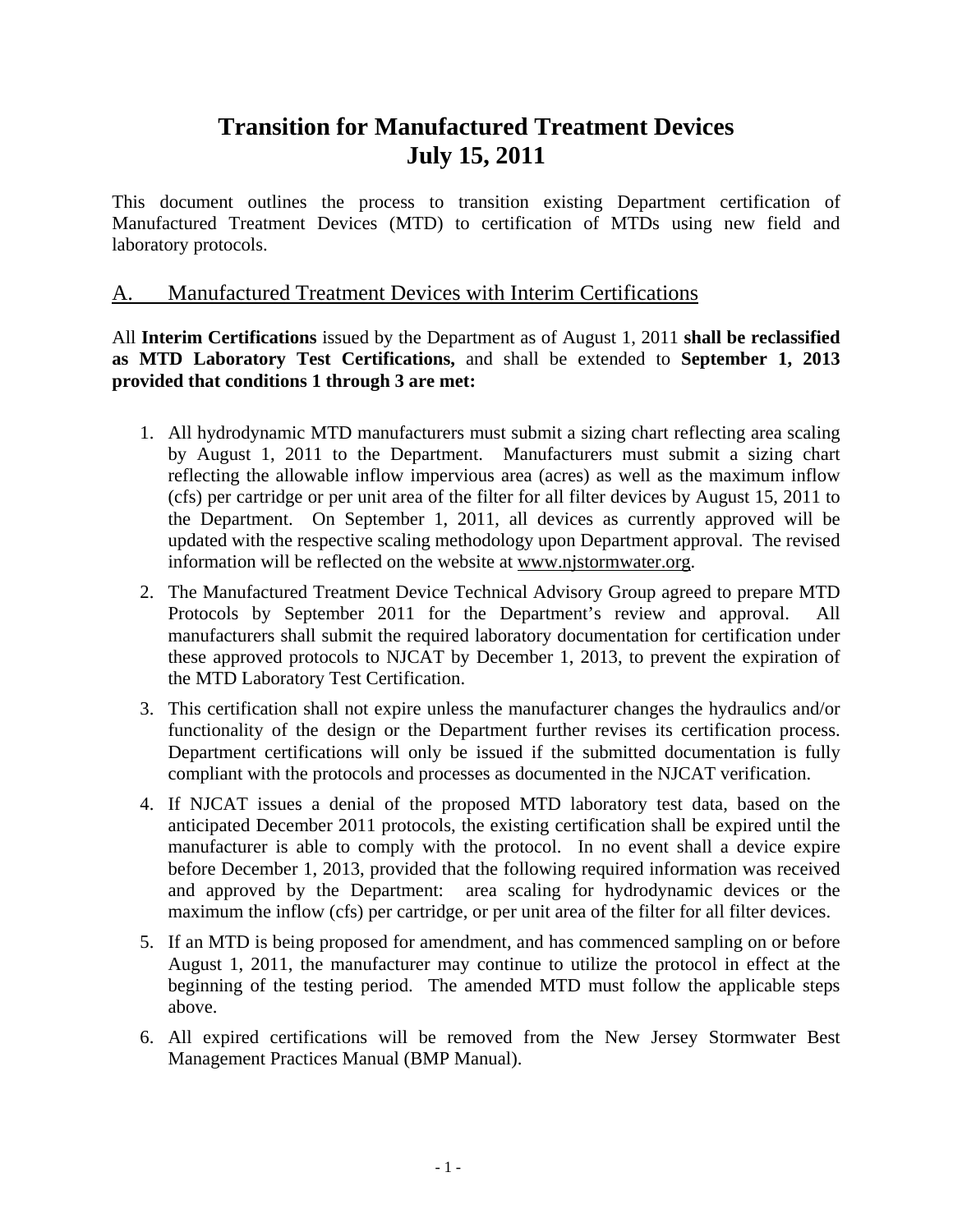### B. Manufactured Treatment Devices with Final Certifications

All **existing Final Certifications shall be reclassified as Field Test Certifications** and shall be extended to **December 1, 2016,** provided that area scaling tables have been submitted by August 1, 2011 for hydrodynamic devices. Manufacturers must submit a sizing chart reflecting the maximum inflow impervious area (acres) as well as the maximum inflow (cfs) per cartridge or per unit area of the filter for all filter devices, by August 15, 2011, to the Department. Subsurface wet pond MTDs shall be extended to December 1, 2016.

- 1. Manufacturers must submit required laboratory documentation for a new MTD Laboratory Test Certification using the anticipated December 2011 Laboratory Protocols, by December 1, 2016. This certification shall not expire unless the manufacturer changes the hydraulics and/or functionality of the design or the Department revises its certification process. Department certifications will only be issued if the submitted documentation is fully compliant with the protocols and processes as documented in the NJCAT verification.
- 2. If NJCAT issues a denial of the proposed MTD Laboratory Test data, based on the anticipated December 2011 protocols, the existing certification shall be expired until the manufacturer is able to comply with the protocol. In no event shall a device expire before December 1, 2016, provided that the following required information was received and approved by the Department: area scaling for hydrodynamic devices or the maximum the inflow (cfs) per cartridge, or per unit area of the filter for all filter devices.

### C. Manufactured Treatment Devices Seeking Final Certifications - In Process

Manufacturers seeking new certifications that commenced sampling on or before August 1, 2011 may continue to utilize the protocol in effect at the beginning of the testing period. **Final Certifications shall be classified as Field Test Certifications** and shall remain in effect until December 1, 2016. Department certifications will only be issued if the submitted documentation is fully compliant with the protocols and processes in place at the initiation of the testing period as documented in the NJCAT verification. Manufacturers shall provide area scaling for hydrodynamic devices or the maximum the inflow (cfs) per cartridge or per unit area of the filter for all filter devices as part of their certification documentation.

## D. Manufactured Treatment Devices Seeking New MTD Laboratory Test **Certifications**

1. Manufacturers seeking new certifications that **commenced sampling on or before August 1, 2011** may continue to utilize the protocol in effect at the beginning of the testing period. MTD Laboratory Test Certifications based on the results from those tests shall remain in effect until December 1, 2013. Department certifications will only be issued if the submitted documentation is fully compliant with the protocols and processes as documented in the NJCAT verification. Manufacturers shall provide area scaling for